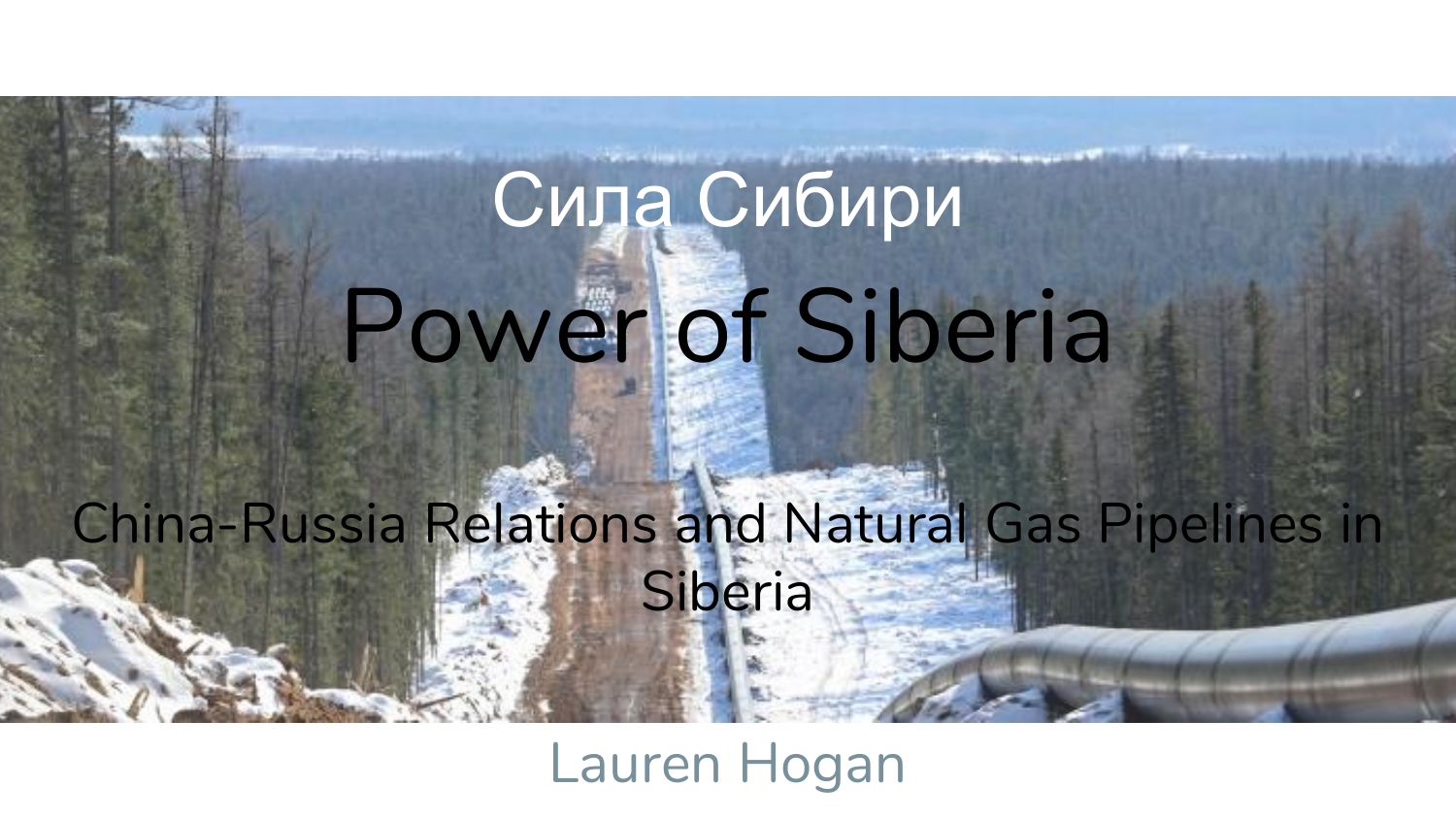

Taken from: http://www.gazprom.com/projects/power-of-siberia/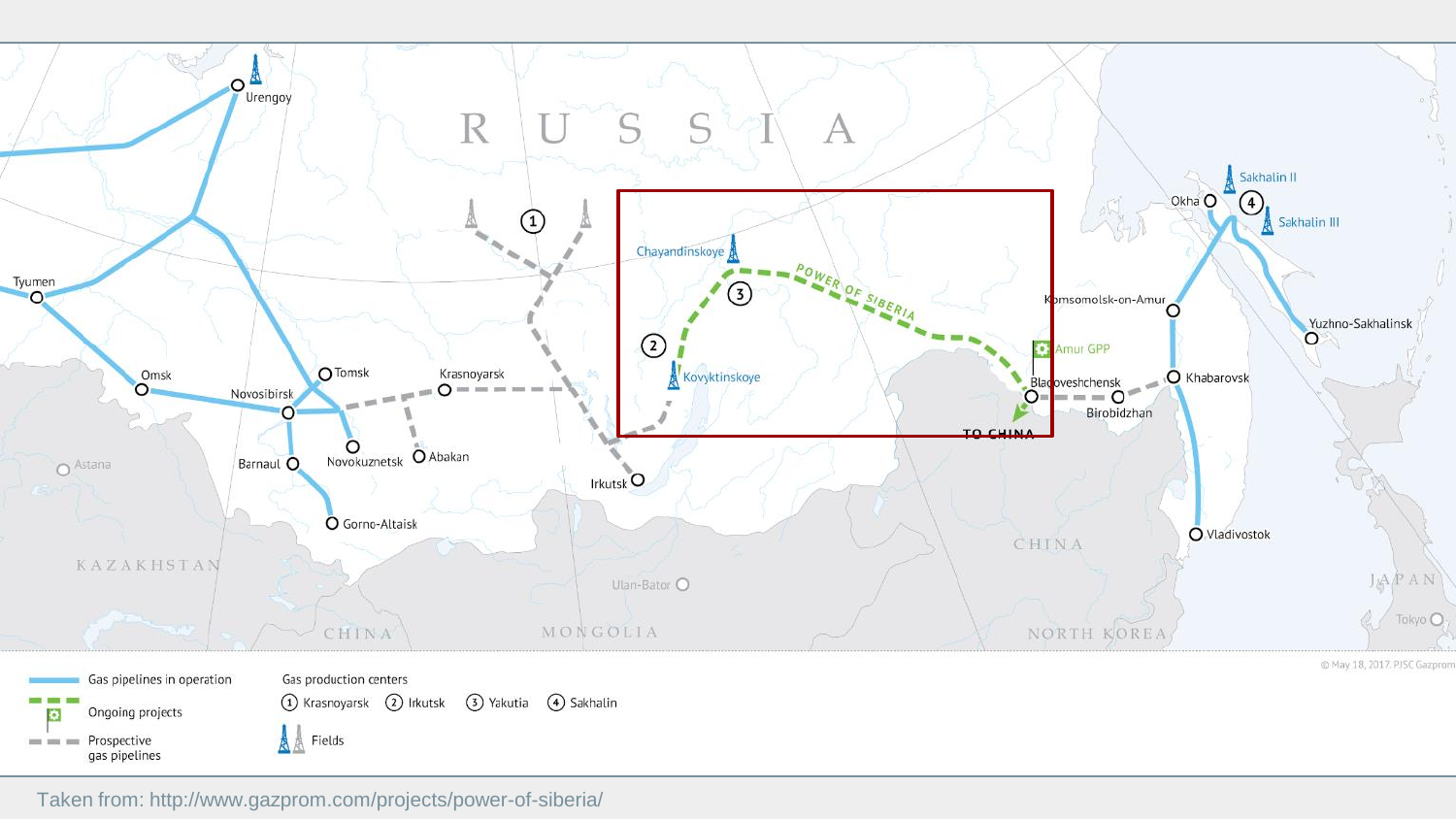### Location of Power of Siberia



Taken from: http://www.gazprom.com/projects/power-of-siberia/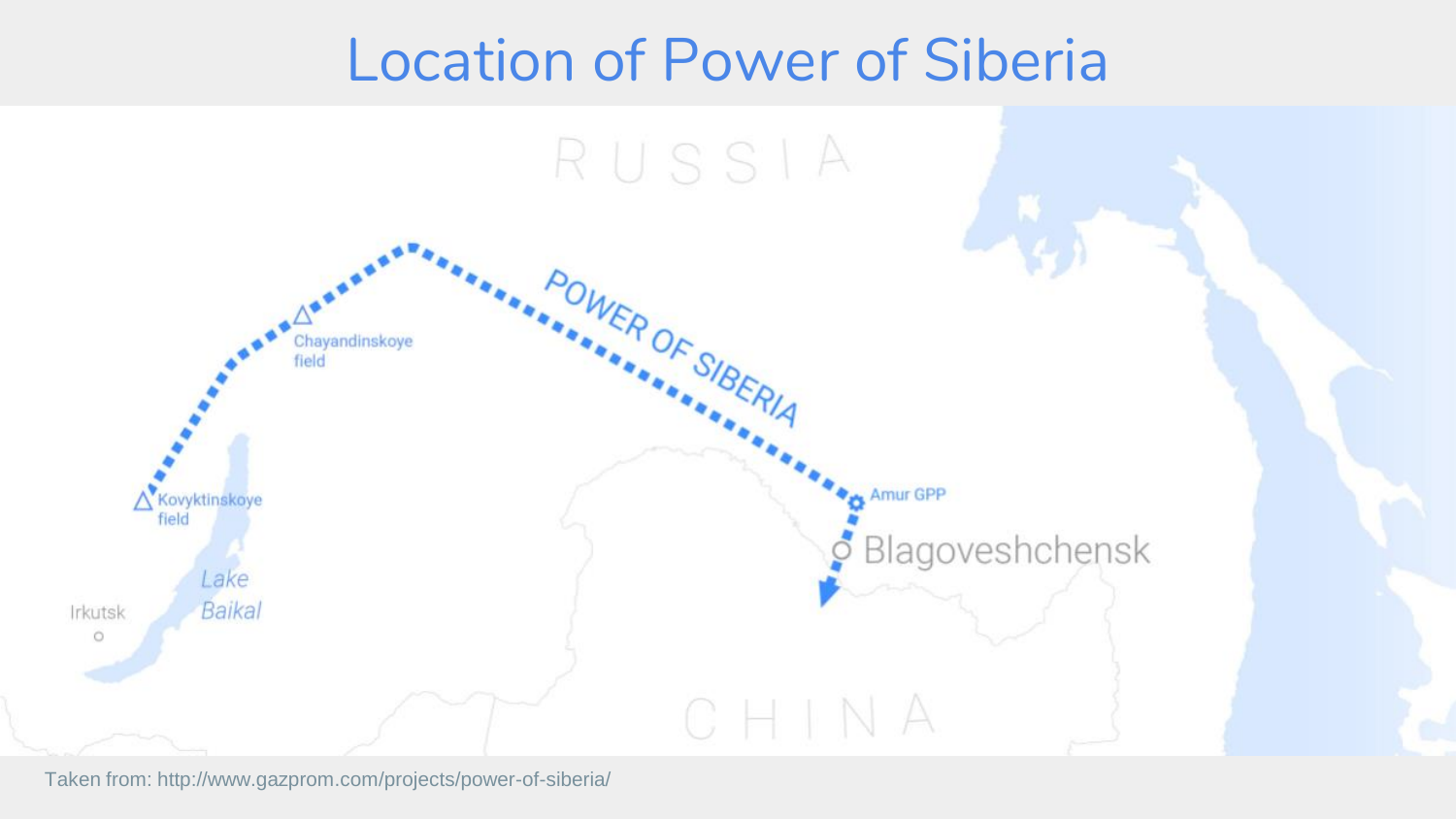

Power of Siberia



- Connects two major natural gas production centers Kovyktinskoye and Chayandinskoye
- Over 4,000 km of pipeline
- Set to come on line in late 2019
- Destination Chinese energy markets
- Project initiated in 2014 between Gazprom and Chinese National Petroleum Corporation
- Contract between CNPC and Gazprom is worth about US \$400 billion and has a timeframe of 30 years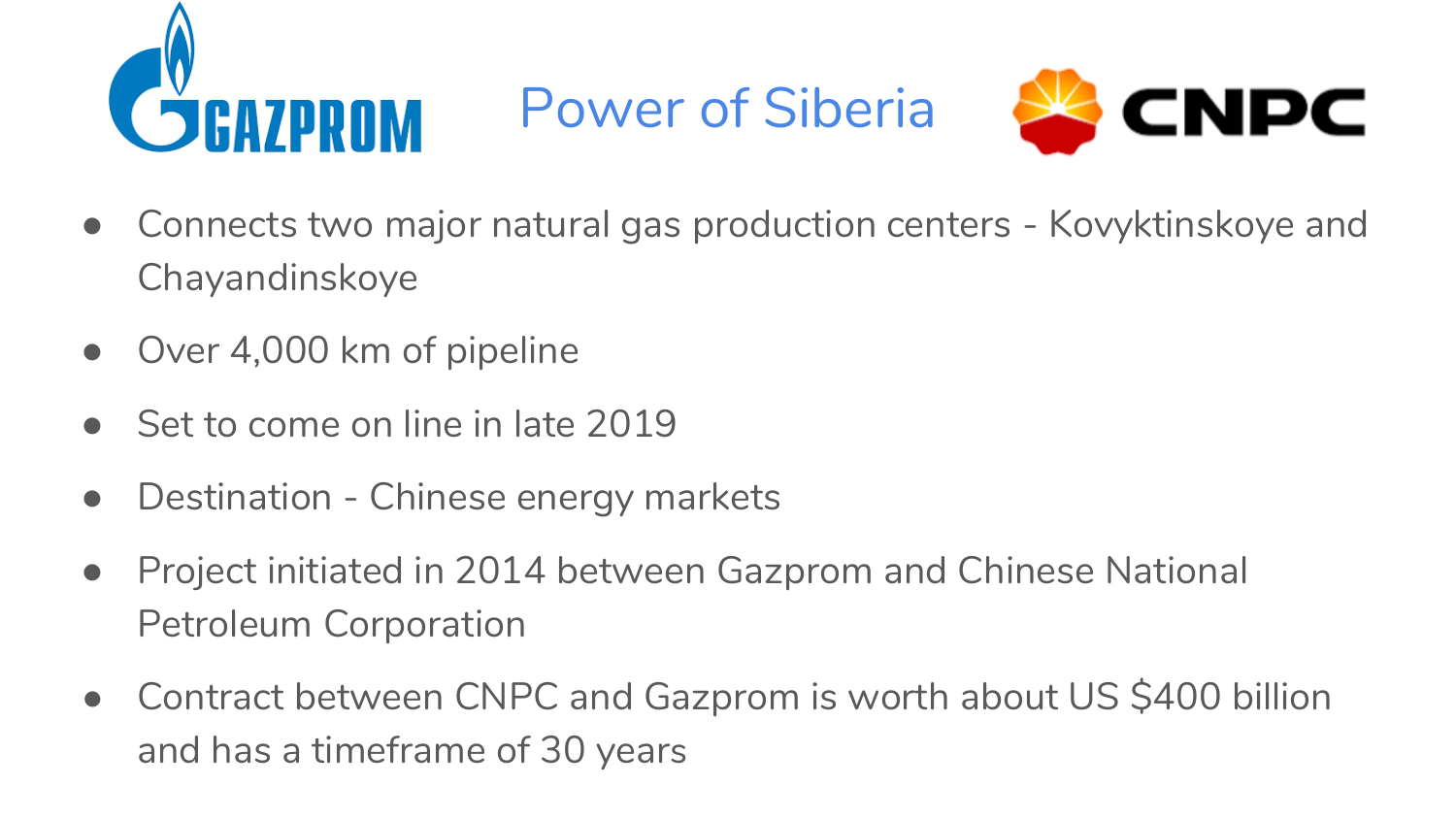## **Power of Siberia -** Strategic, Long-Term Vulnerability

- 1. Politically-dependent decision, not an economic one
- 2. Russia's economy is in a position of inferiority
- 3. China has a diversity of energy sources
- 4. Poor contract terms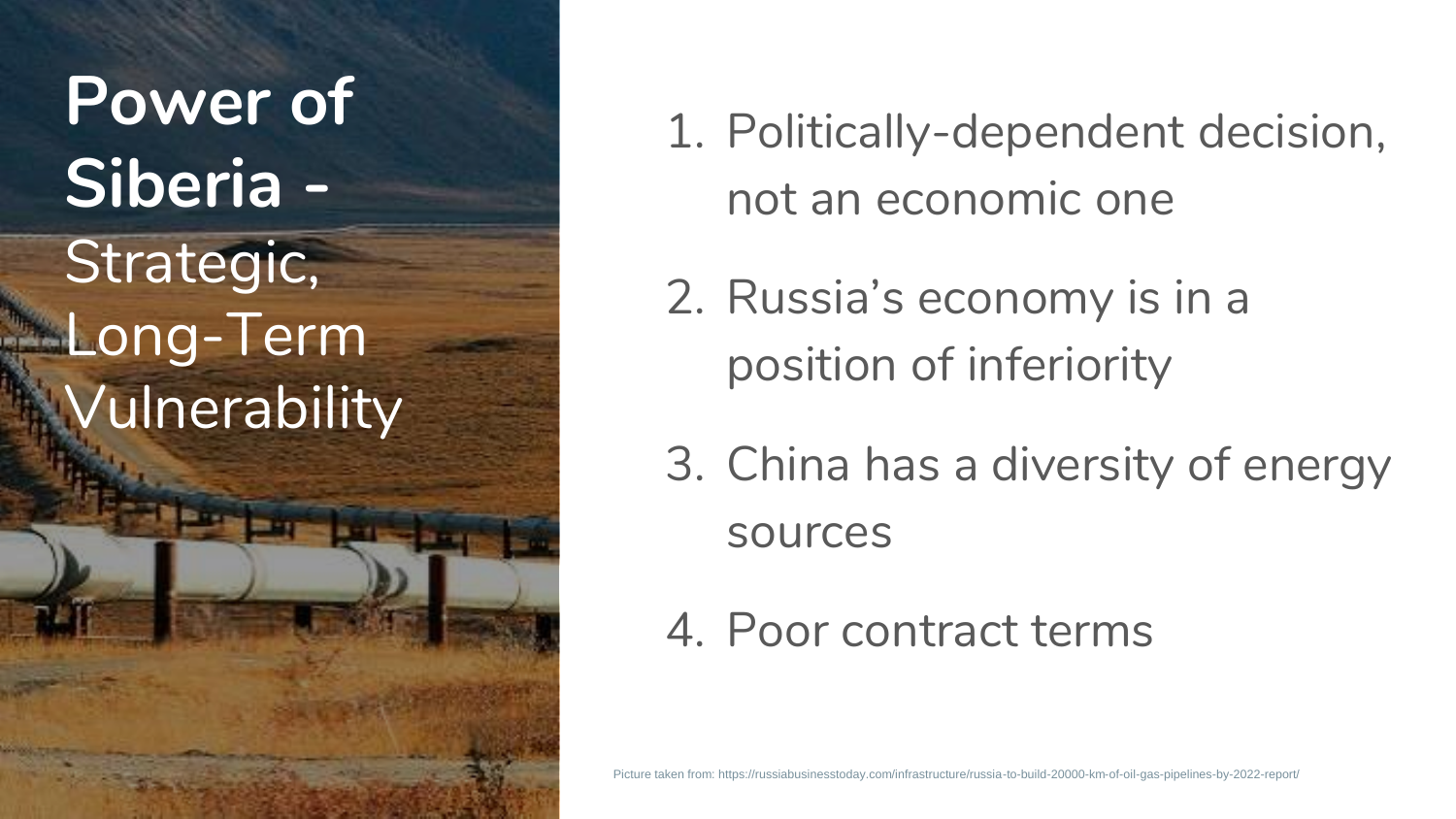### "Policy Recommendations"

- Recognize that pipeline policy is not a viable tool vis-a-vis China
- Develop flexible, strategic energy relations i.e. move away from pipelines
- Significantly develop LNG technology (Yamal project) including nuclear, ice-breaking fleet (Rosatomflot)
- Reorient Chinese investment into diversifying Russian economy (i.e. service and high tech sectors) rather than energy-infrastructure projects

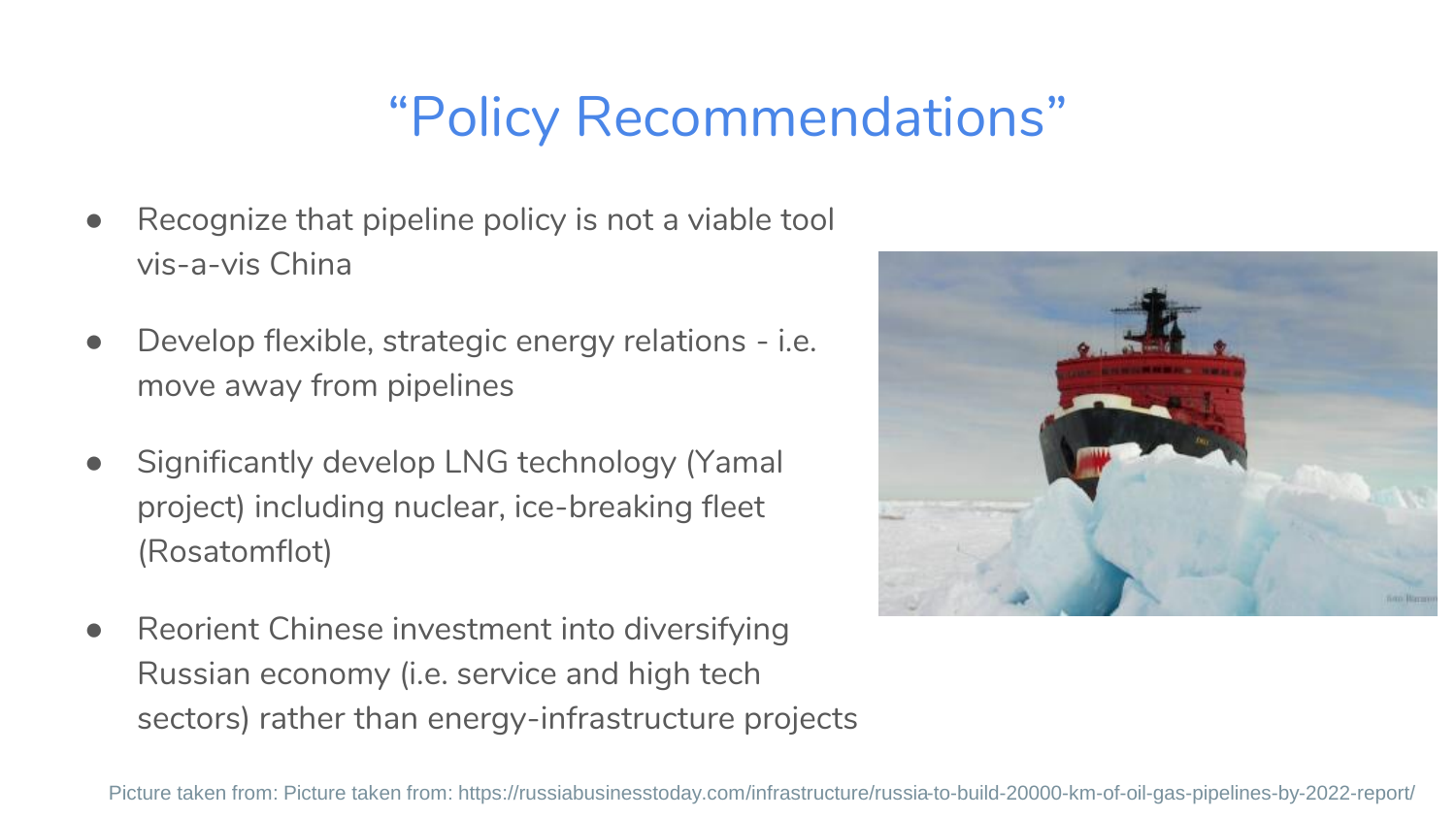# **Спасибо!**